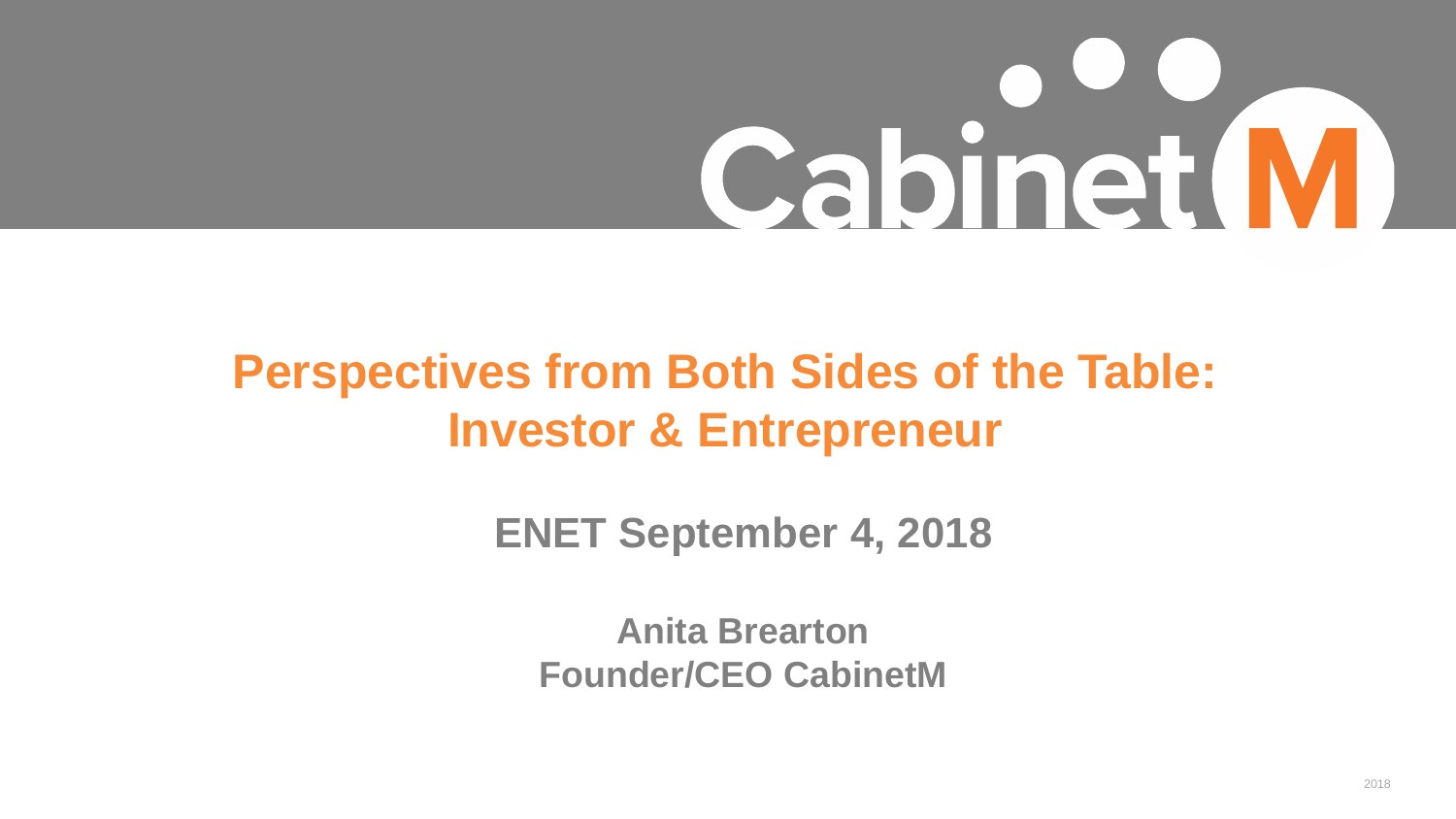## An Entrepreneurial Journey in High Tech





| Engineering<br>Program Mgmt.<br><b>General DataComm</b> | <b>Marketing</b> | <b>Marketing</b><br>Cascade<br><b>Communications</b><br>Sycamore<br><b>Networks</b> | Angel Investor<br>Consultant | <b>Angel Group</b><br>Leader<br><b>Board Member</b><br><b>ACA</b> | <b>CEO</b><br><b>FashionPlaytes</b><br><b>Board Member</b><br><b>Mass Ventures</b> | Founder<br>CabinetM |
|---------------------------------------------------------|------------------|-------------------------------------------------------------------------------------|------------------------------|-------------------------------------------------------------------|------------------------------------------------------------------------------------|---------------------|
|                                                         |                  |                                                                                     |                              | <b>Raising money/Investing money</b>                              |                                                                                    |                     |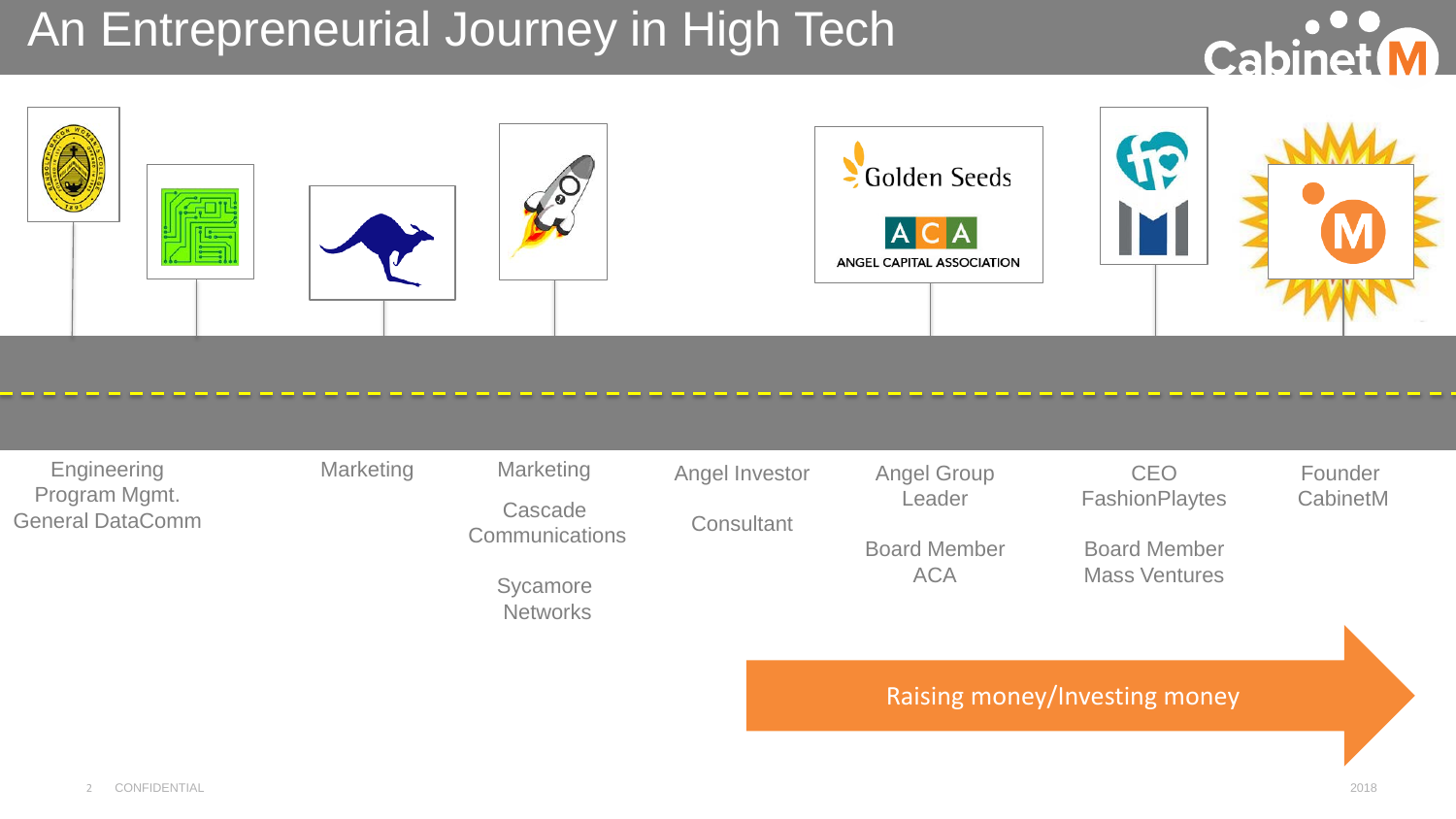#### CabinetM





- Helping marketing teams to manage the technology they have and find the technology they need
- Our sweet spot: Large enterprise organizations using 50 + marketing technology products
- Raised \$1.2M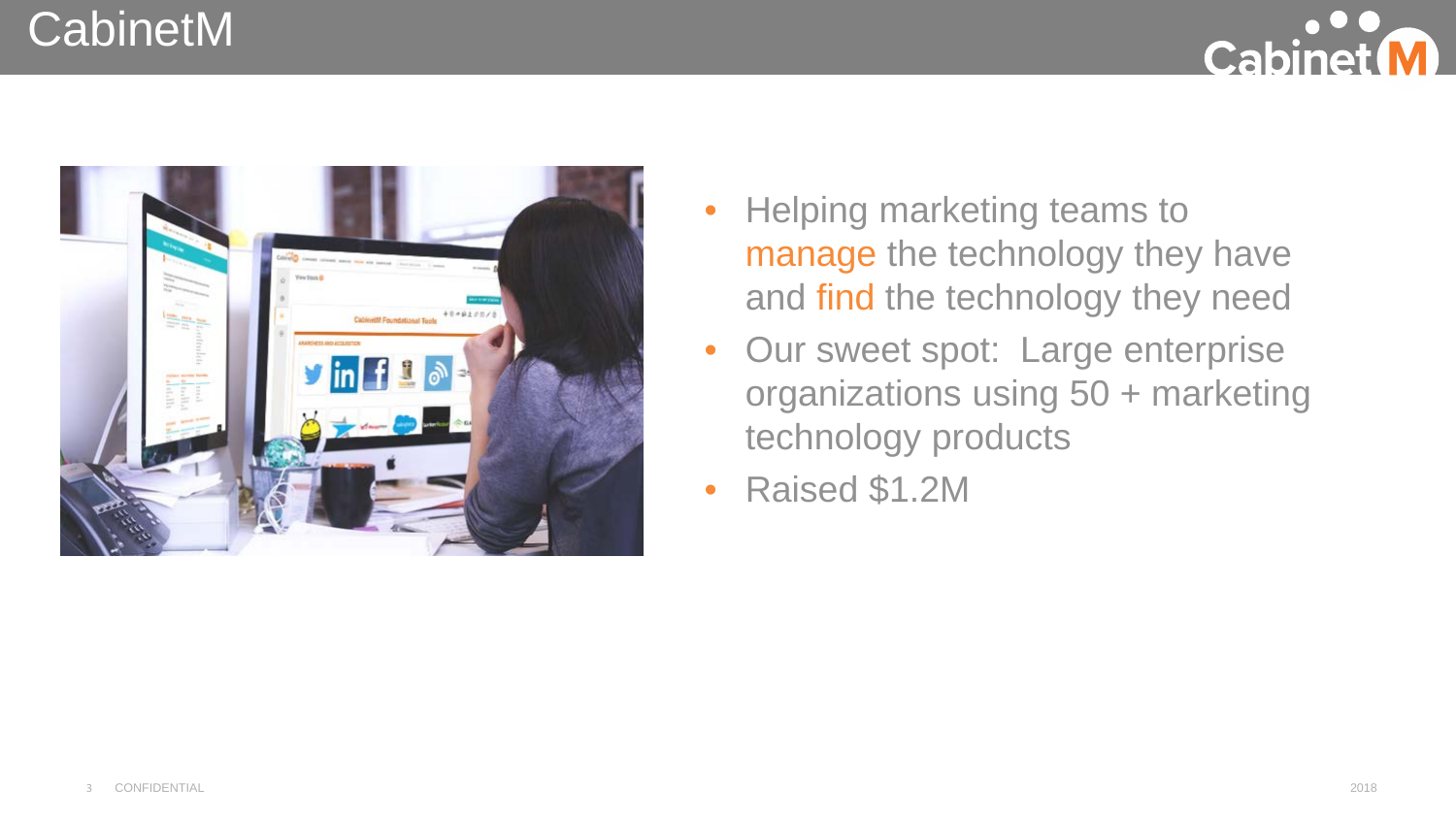### Raising Money as an Angel Investor





#### The good news

- We knew the investor community
- We knew the process
- Negotiating a term sheet was easy

#### The bad news

- Many of our investor colleagues suddenly developed amnesia
- We experienced the process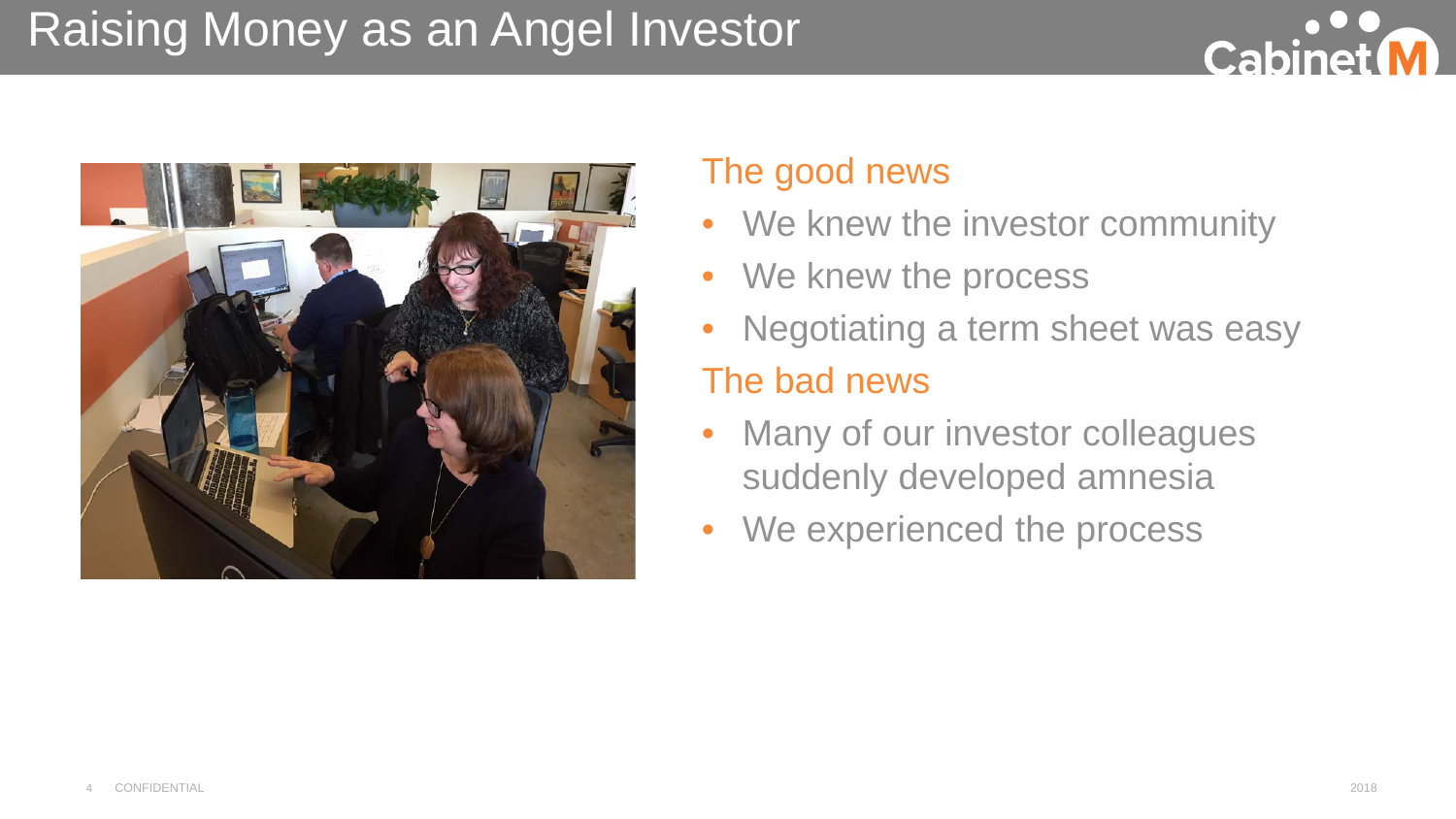### What Investors are Looking For





#### Entrepreneur profile

- Male,  $30 40$
- Top school
- Prestigious business pedigree
- Successful serial entrepreneur or association with a successful exit
- Engineering background
- Supported by a strong team and high profile advisors

#### Business profile

- Technology-based; software not hardware
- B2B not B2C
- Demonstrated product/market fit
- Revenue traction
- Hockey stick indications
- Boston and surrounds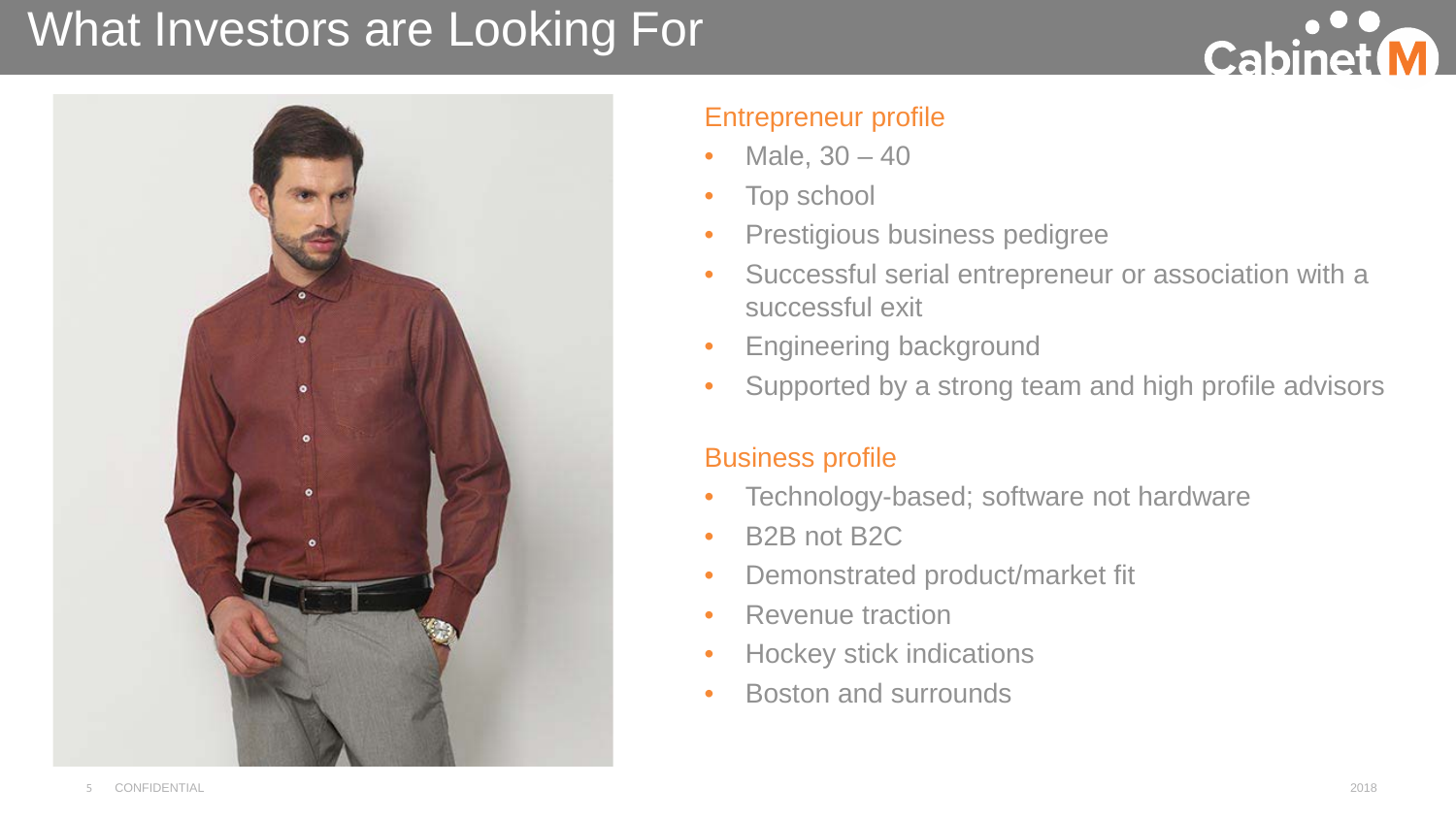## When You Don't Match the Profile





#### Entrepreneur profile

- Expand your team
- Find "working" advisors

#### **Business**

- Make as much progress as possible before raising money market validation as a minimum
- Be capital efficient (frugal)
- Focus on industry thought leadership

#### Investment

- Network to find the right firms/groups (e.g. Golden Seeds for women)
- Find an investor champion
- Get to know the industry expert in each group you target
- Be realistic about what you can raise
- Keep investors up to date on your progress
- Be creative
- DON'T GIVE UP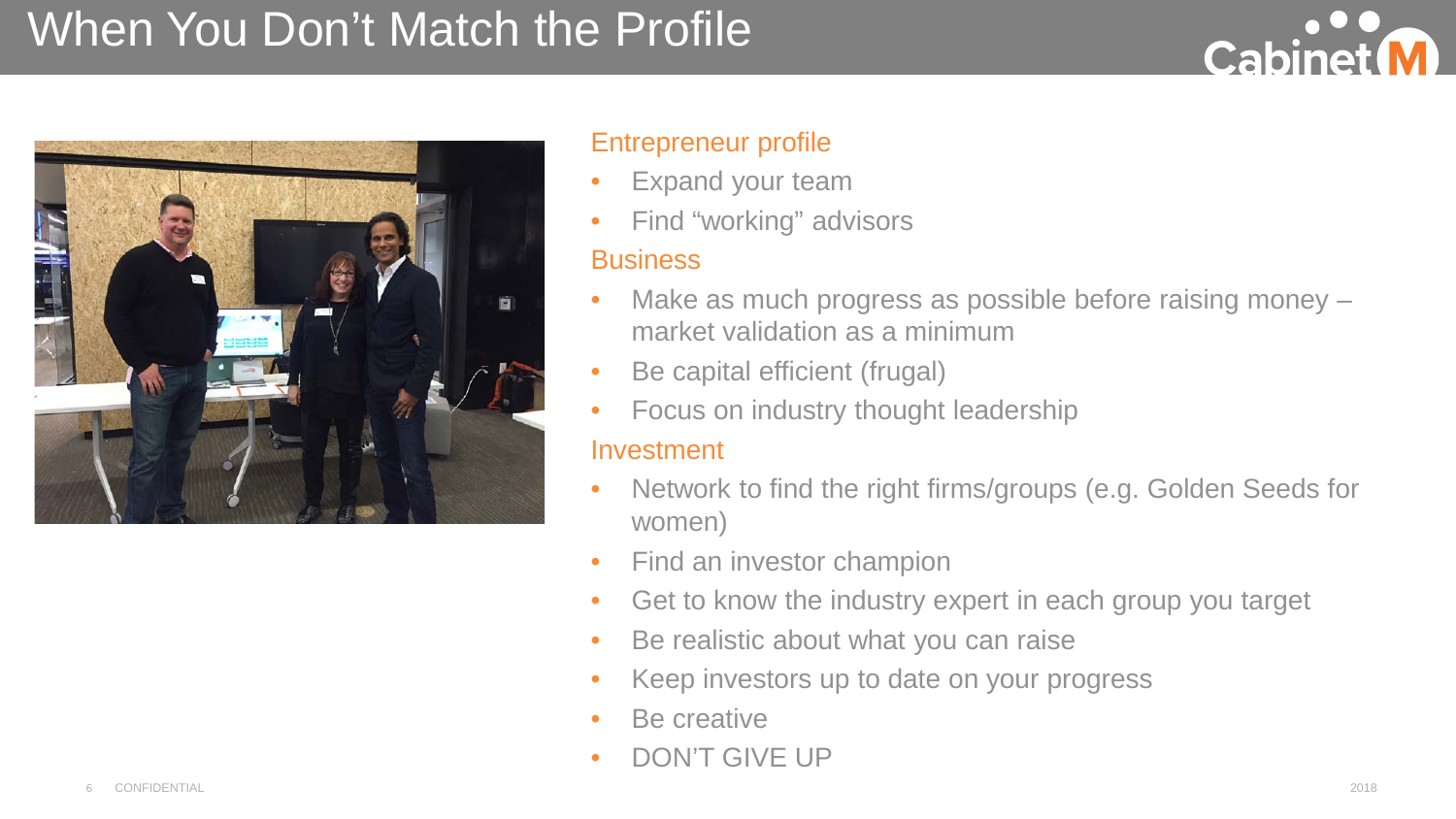## The CabinetM Journey



| <b>Market</b><br>Validation                        | <b>MVP</b><br><b>Database</b><br>3,000 products<br><b>500 RU</b>               | Launched<br>Freemium<br>Product<br>6,000 products<br><b>2100 RU</b> | Launched<br><b>Enterprise</b><br>Product<br>8,000 products<br>3300 RU    | <b>First</b><br>Enterprise<br><b>Customers</b> |
|----------------------------------------------------|--------------------------------------------------------------------------------|---------------------------------------------------------------------|--------------------------------------------------------------------------|------------------------------------------------|
| 2014                                               | 2015                                                                           | 2016                                                                | 2017                                                                     | 2018                                           |
|                                                    |                                                                                | <b>MARTECH</b><br>₿<br><b>AND BRANDS</b>                            | M martechex<br>50 Women<br><b>You Need to Know</b><br>2018<br>in Martech | DVN<br>NAPCO<br>Women<br>MARTECH               |
| <b>Disastrous</b><br>attempt at<br>raising capital | <b>First raise</b><br>Golden Seeds<br><b>LAUNCHPAD</b><br><b>VENTURE GROUP</b> | The Ten Ten<br><b>Raise</b>                                         | Just a little<br>bit more                                                | <b>Customers!</b>                              |

7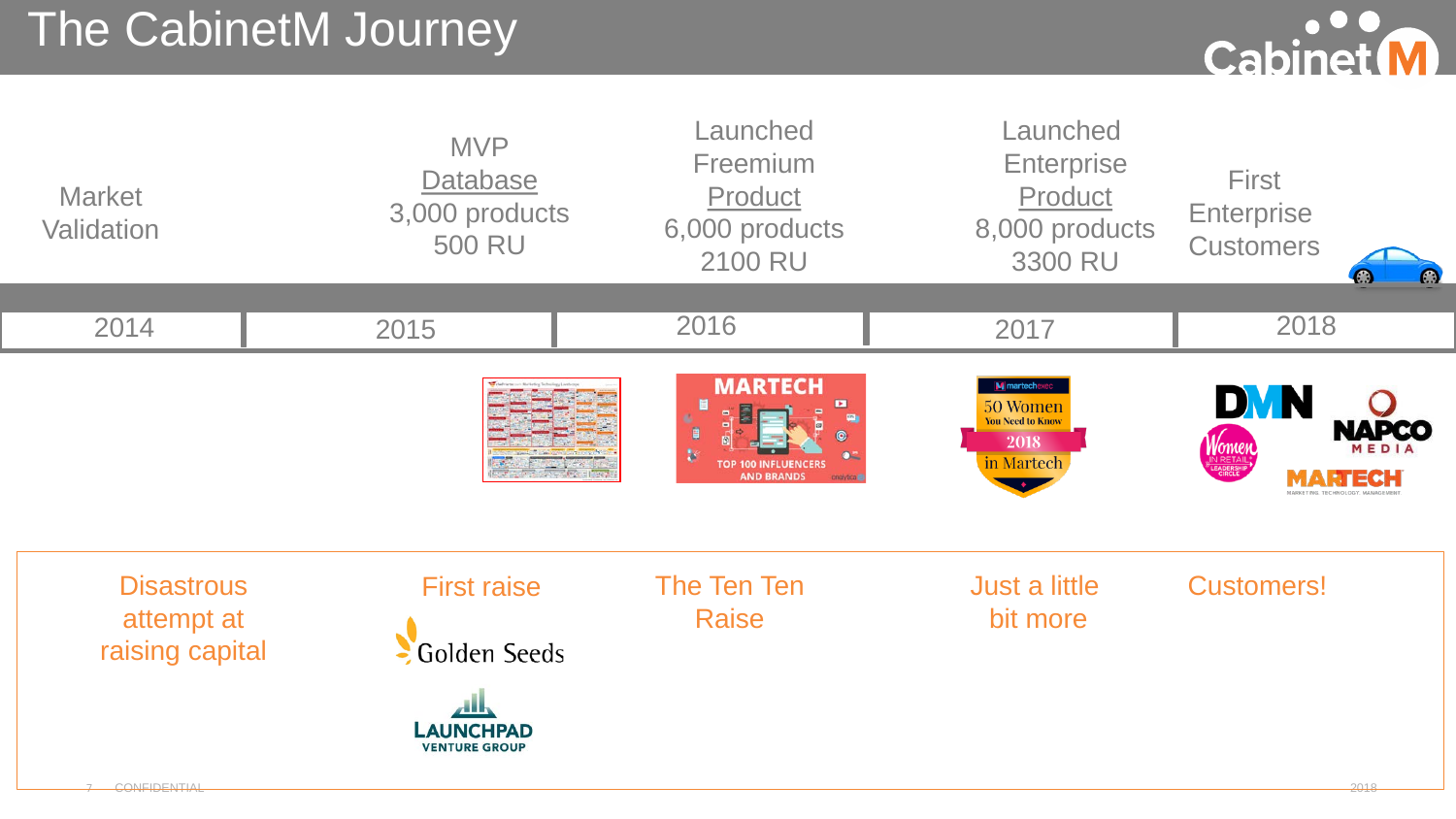## A Plug for MassVentures



\$95.5 million invested

 $$1.25+$  billion in additional capital raised by MV-backed companies

MV-backed companies estimated annual payroll is \$229 million

16 companies in MV's portfolio have gone public

Over its 38-years, **MV's Traditional Fund** - an evergreen fund has generated a positive financial return for the Commonwealth

## **MASSVENTURES**

- **Early Stage Fund**
- Initial investment of \$250-\$500K in seed or Series A equity capital
- MV backs companies that have a significant portion of their operations in Massachusetts
- Supports industries, companies and founders not served by traditional angel and venture funding